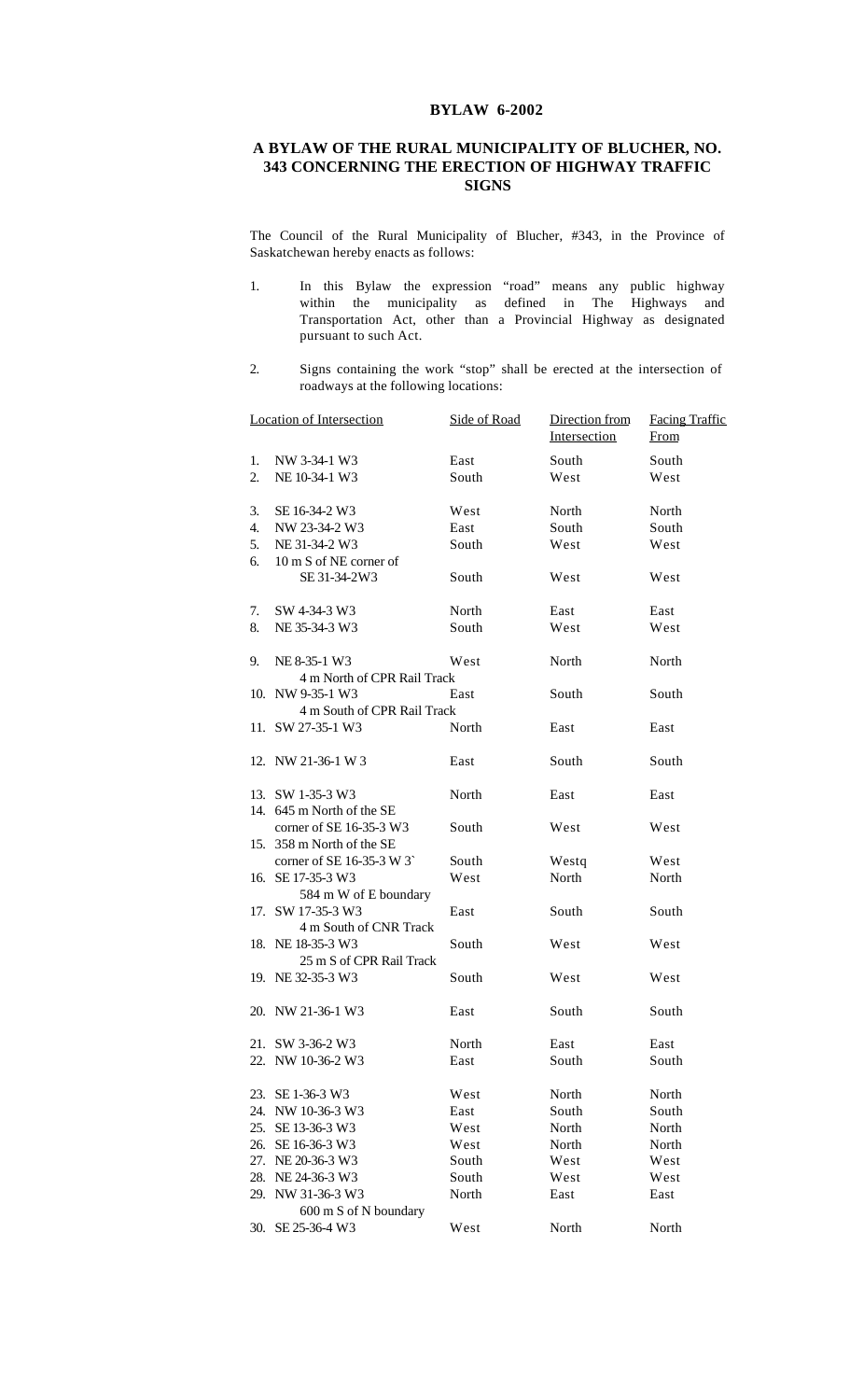## 3. Yield signs shall be erected at the intersection of roadways at the following locations:

|     | <b>Location of Intersection</b> | Side of Road | Direction from<br>Intersection | <b>Facing Traffic</b><br>From |
|-----|---------------------------------|--------------|--------------------------------|-------------------------------|
| 1.  | SW 1-34-1 W3                    | North        | East                           | East                          |
| 2.  | SE 2-34-1 W3                    | West         | North                          | North                         |
| 3.  | NW 5-34-1 W3                    | East         | South                          | South                         |
| 4.  | NW 6-34-1 W3                    | East         | South                          | South                         |
| 5.  | NE 7-34-1 W3                    | South        | West                           | West                          |
| 6.  | SE 7-34-1 W3                    | West         | North                          | North                         |
| 7.  | NE 10-34-1 W3                   | South        | West                           | West                          |
| 8.  | SW 14-34-1 W3                   | North        | East                           | East                          |
| 9.  | 405 m N of the SW corner of     |              |                                |                               |
|     | SW 17-34-1 W3                   | North        | East                           | East                          |
| 10. | NW 20-34-1 W3                   | East         | South                          | South                         |
|     | 11. NE 22-34-1 W3               | South        | West                           | West                          |
| 12. | SE 26-34-1 W3                   | West         | North                          | North                         |
|     | 13. SW 26-34-1 W3               | North        | East                           | East                          |
|     | 14. SE 30-34-1 W3               | West         | North                          | North                         |
|     | 15. NE 31-34-1 W3               | South        | West                           | West                          |
|     | 16. NE 34-34-1 W3               | South        | West                           | West                          |
|     | 17. SE 1-34-2 W3                | West         | North                          | North                         |
|     | 18. SE 2-34-2 W3                | West         | North                          | North                         |
|     | 19. SE 3-34-2 W3                | West         | North                          | North                         |
|     | 20. SW 4-34-2 W3                | North        | East                           | East                          |
|     | 21. NE 32-33-2 W3               | South        | West                           | West                          |
|     | 22. NE 11-34-2 W3               | South        | West                           | West                          |
|     | 23. NW 11-34-2 W3               | East         | South                          | South                         |
|     | 24. SE 12-34-2 W3               | West         | North                          | North                         |
|     | 25. SW 13-34-2 W3               | North        | East                           | East                          |
|     | 26. SW 16-34-2 W3               | North        | East                           | East                          |
| 27. | NW 19-34-2 W3                   | East         | South                          | South                         |
|     | 28. NE 20-34-2 W3               | South        | West                           | West                          |
|     | 29. NE 21-34-2 W3               | South        | West                           | West                          |
|     | 30. NW 24-34-2 W3               | East         | South                          | South                         |
|     | 31. SE 26-34-2 W3               | West         | North                          | North                         |
|     | 32. 33 m N of SW corner of      |              |                                |                               |
|     | SW 27-34-2 W3                   | East         | South                          | South                         |
|     | 33. SW 28-34-2 W3               | North        | East                           | East                          |
| 34. | SE 28-34-2 W3                   | West         | North                          | North                         |
| 35. | 10 m N of SE corner of          |              |                                |                               |
|     | NE 31-34-2 W3                   | West         | North                          | North                         |
| 36. | 10 m S of NE corner of          |              |                                |                               |
|     | SE 32-34-2 W3                   | South        | West                           | West                          |
|     | 37. 10 m S of NW corner of      |              |                                |                               |
|     | SW 32-34-2 W3                   | East         | South                          | South                         |
|     |                                 |              |                                |                               |
|     | 38. SE 1-34-3 W3                | West         | North                          | North                         |
| 39. | SE 3-34-3 W3                    | West         | North                          | North                         |
|     | 40. NE 32-33-3 W3               | South        | West                           | West                          |
|     | 41. SE 6-34-3 W3                | West         | North                          | North                         |
| 42. | NW 7-34-3 W3                    | East         | South                          | South                         |
|     | 43. NE 8-34-3 W3                | South        | West                           | West                          |
|     | 44. NE 13-34-3 W3               | South        | West                           | West                          |
|     | 45. NW 24-34-3 W3               | East         | South                          | South                         |
|     | 46. SE 25-34-3 W3               | West         | North                          | North                         |
|     | 47. SW 28-34-3 W3               | North        | East                           | East                          |
|     | 48. NW 31-34-3 W3               | East         | South                          | South                         |
|     | 49. NE 32-34-3 W3               | South        | West                           | West                          |
|     | 50. NW 32-34-3 W3               | East         | South                          | South                         |
|     | 51. NW 34-34-3 W3               | East         | South                          | South                         |
|     | 52. SW 2-35-1 W3                | North        | East                           | East                          |
| 53. | SW 5-35-1 W3                    | North        | East                           | East                          |
| 54. | NE 7-35-1 W3                    | South        | West                           | West                          |
| 55. | 18 m N of SE corner of          |              |                                |                               |
|     | SE 10-35-1 W3                   | South        | West                           | West                          |
|     | 56. NE 10-35-1 W3               | South        | West                           | West                          |
|     |                                 |              |                                |                               |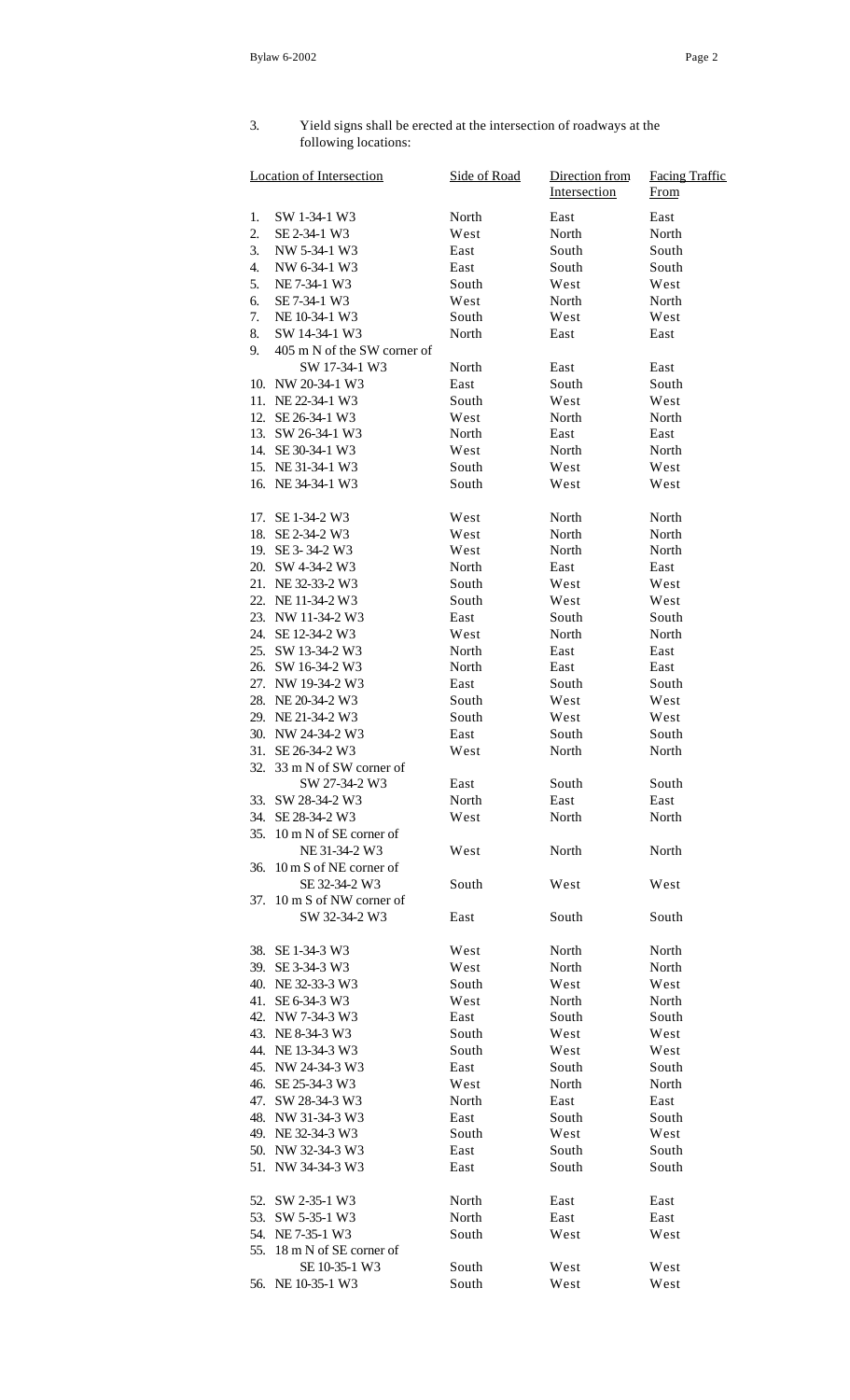|     | 57. SW 14-35-1 W3           | North | East  | East  |
|-----|-----------------------------|-------|-------|-------|
|     | 58. SW 15-35-1 W3           | North | East  | East  |
|     | 59. SW 17-35-1 W3           | North | East  | East  |
|     | 60. NE 19-35-1 W3           | South | West  | West  |
|     |                             |       |       |       |
|     | 61. NW 21-35-1 W3           | East  | South | South |
| 62. | NE 21-35-1 W3               | South | West  | West  |
|     | 63. NE 22-35-1 W3           | South | West  | West  |
|     | 64. NW 24-35-1 W3           | East  | South | South |
| 65. | SE 26-35-1 W3               | West  | North | North |
|     | 66. SW 26-35-1 W3           | North | East  | East  |
|     | 67. SE 29-35-1 W3           | West  | North | North |
|     |                             |       |       |       |
|     | 68. SW 29-35-1 W3           | North | East  | East  |
|     | 69. NW 31-35-1 W3           | East  | South | South |
|     | 70. NW 32-35-1 W3           | East  | South | South |
|     | 71. NW 33-35-1 W3           | East  | South | South |
|     | 72. NE 34-35-1 W3           | South | West  | West  |
| 73. | NW 36-35-1 W3               | East  | South | South |
|     |                             |       |       |       |
|     |                             |       |       |       |
|     | 74. SW 1-35-2 W3            | North | East  | East  |
| 75. | 50 m S of NW corner of      |       |       |       |
|     | NW 15-35-2 W3               | North | East  | East  |
| 76. | 10 m S of NE corner of      |       |       |       |
|     | SE 28-35-2 W3               | South | West  | West  |
|     |                             |       |       |       |
| 77. | NE 33-35-2 W3               | South | West  | West  |
| 78. | NW 36-35-2 W3               | East  | South | South |
|     |                             |       |       |       |
|     | 79. SE 3-35-3 W3            | West  | North | North |
|     | 80. SE 4-35-3 W3            | West  | North | North |
|     | 81. SW 4-35-3 W3            | North | East  | East  |
|     |                             |       |       |       |
|     | 82. NW 7-35-3 W3            | East  | South | South |
| 83. | 403 m N of the SE corner of |       |       |       |
|     | SE 19-35-3 W3               | South | West  | West  |
|     | 84. NW 20-35-3 W3           | East  | South | South |
| 85. | SE 1-35-4 W3                | West  | North | North |
|     | 86. SE 13-35-4 W3           | West  | North | North |
|     |                             |       |       |       |
| 87. | SE 17-35-3 W3               | West  | North | North |
| 88. | SE 18-35-3 W3               | West  | North | North |
| 89. | SE 13-35-4 W3               | West  | North | North |
| 90. | NW 7-35-3 W3                | East  | South | South |
| 91. | NW 31-35-3 W3               | East  | South | South |
| 92. | NW 34-35-3 W3               | East  | South | South |
|     |                             |       |       |       |
|     |                             |       |       |       |
| 93. | SE 2-36-1 W3                | West  | North | North |
|     | 94. SW 2-36-1 W3            | North | East  | East  |
|     | 95. SW 3-36-1 W3            | North | East  | East  |
|     | 96. SE 5-36-1 W3            | West  | North | North |
|     | 97. SE 6-36-1 W3            | West  | North | North |
|     |                             |       |       |       |
|     | 98. NW 7-36-1 W3            | East  | South | South |
|     | 99. NW 8-36-1 W3            | East  | South | South |
|     | 100. NE 9-36-1 W3           | South | West  | West  |
|     | 101. NW 9-36-1 W3           | East  | South | South |
|     | 102. NW 11-36-1 W3          | East  | South | South |
|     | 103. NW 12-36-1 W3          | East  | South | South |
|     |                             | West  |       | North |
|     | 104. SE 14-36-1 W3          |       | North |       |
|     | 105. SE 15-36-1 W3          | West  | North | North |
|     | 106. SW 15-36-1 W3          | North | East  | East  |
|     | 107. SE 17-36-1 W3          | West  | North | North |
|     | 108. NE 21-36-1 W3          | South | West  | West  |
|     | 109. NW 23-36-1 W3          | East  | South | South |
|     | 110. NE 24-36-1 W3          |       |       | West  |
|     |                             | South | West  |       |
|     | 111. NW 24-36-1 W3          | East  | South | South |
|     | 112. SE 26-36-1 W3          | West  | North | North |
|     | 113. SE 27-36-1 W3          | West  | North | North |
|     | 114. SW 27-36-1 W3          | North | East  | East  |
|     | 115. SE 29-36-1 W3          | West  | North | North |
|     | 116. SW 30-36-1 W3          | North | East  | East  |
|     |                             |       |       |       |
|     |                             |       |       |       |
|     | 117. SE 1-36-2 W3           | West  | North | North |
|     | 118. SE 3-36-2 W3           | West  | North | North |
|     | 119. NW 7-36-2 W3           | East  | South | South |
|     | 120. NW 11-36-2 W3          | East  | South | South |
|     | 121. SE 13-36-2 W3          | West  | North | North |
|     |                             |       |       |       |